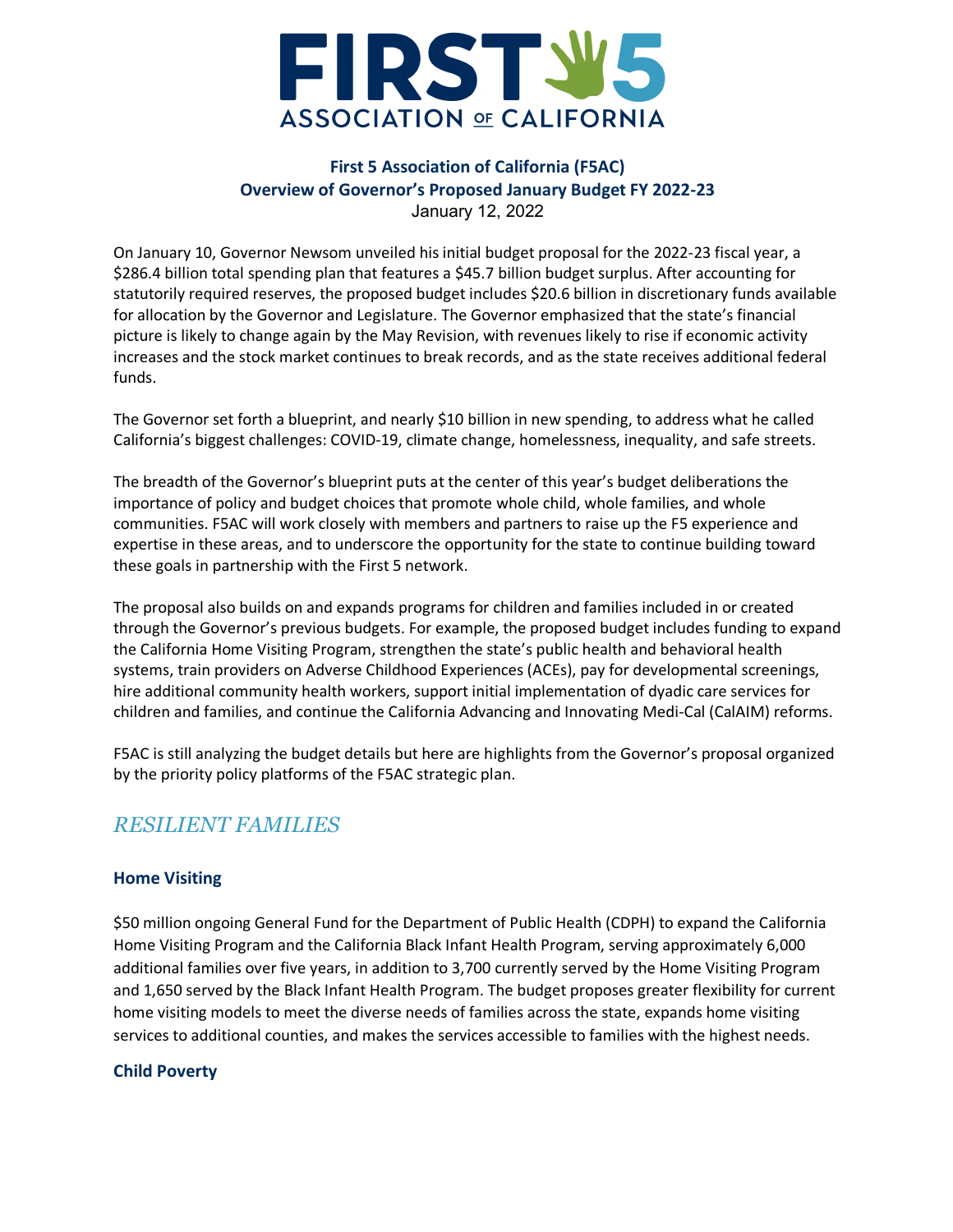\$200.7 million in 2022-23, to support 7.1-percent increase to CalWORKs Maximum Aid Payment levels, funded entirely by the Child Poverty and Family Supplemental Support Subaccount of the 1991 Local Revenue Fund.

 Expansion of the Young Child Tax Credit (YCTC), created in the 2019 state budget, to include households with zero earned income. Proposes to index the YCTC for inflation starting in the 2022 tax year. This credit provides \$1,000 to every household that otherwise qualifies for the Earned Income Tax Credit and has a child aged 5-years old or younger. The Franchise Tax Board estimates that about 55,000 parents would newly qualify for the tax credit under the proposal.

#### **Food Security**

 Combined Proposition 98 dedicated General Fund and other General Fund revenues of over \$500 million primarily one-time funding to expand access to nutrition support for children, such as funding for two meals per day to any student who requests it at all public schools, regardless of income eligibility, school site upgrades to kitchen infrastructure and equipment, and enhancements to farm to school programs and related educational programs. \$50 million one-time General Fund for the CalFood program to mitigate increases in food needs among low-income and food-insecure populations throughout the state.

# *QUALITY EARLY LEARNING*

## **Early Literacy**

\$10 million General Fund to expand early literacy efforts by developing a partnership between CDPH and First 5 California to administer a statewide program to provide multilingual books and early literacy programming for families with young children in collaboration with other state programs such as home visiting, childcare, early childcare centers, and foster care.

#### **Early Care and Education (ECE) Programs**

 \$823.7 million for 36,000 additional subsidized childcare slots. When combined with the slots funded in the 2021 Budget Act, this brings the total to over 145,000.

 \$373 million to support a full year of rate increases for childcare providers, building on investments made in last year's budget.

 \$25 million to fund the Child Care Initiative Project through June 30, 2023, to address areas underserved by childcare providers, increase childcare slots, and support providers who want to become licensed.

 \$10.6 million for the California Infant and Early Childhood Mental Health Consultation program focused on the behavioral health needs of children, families, and childcare providers. \$308.4 million to ensure that the California State Preschool Program (CSPP) meets the needs of students with disabilities and dual language learners. CSPP providers must serve at least 10 percent students with disabilities and provide additional supportive services for dual language learners. Additionally, all students participating in CSPP will maintain continuous eligibility for 24 months (increased from 12 months) once eligibility is confirmed, children with an individualized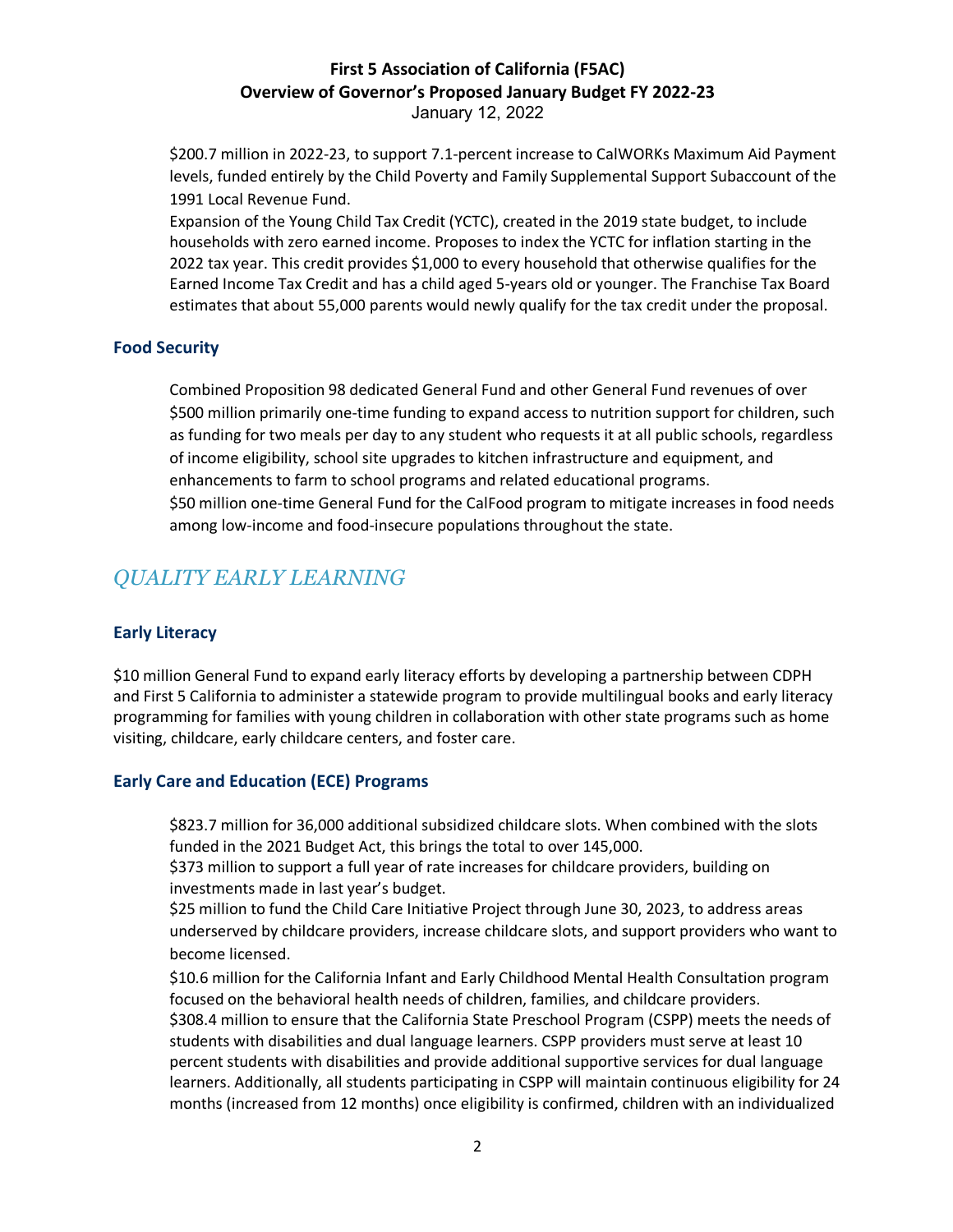education program will be categorically eligible to participate in the program, and providers that have served only eligible three- and four-year-olds will now be allowed to serve two-year-old children.

 \$1 billion to implement the first year of universal transitional kindergarten with full implementation by 2025-26, including:

- \$639.2 million General Fund to expand eligibility for transitional Kindergarten, from all children turning five-years-old between September 2 and December 2 to all children turning five-years-old between September 2 and February 2, beginning in the 2022-23 school year.
- \$383 million Proposition 98 General Fund to add an educator to every transitional kindergarten class, reducing student-to-adult ratios to align with the CSPP more closely.

 \$65.5 million (\$45 million general fund) to strengthen the transition process for three-year-old children with intellectual and/or developmental disabilities moving from the Early Start program (Part C of the federal Individuals with Disabilities Education Act (IDEA)) to special education (Part B of IDEA).

 \$4.8 million General Fund to support infrastructure, planning, and initial design of a childcare data system and information technology solution, referred to as California Supporting Providers and Reaching Kids (CalSPARK), as part of the Brilliant Beginnings data initiative to facilitate datadriven decisions, enhance family-provider experience, and streamline state administration of the programs.

 \$3.1 million in funding from the Preschool Development Grant Birth through Five Renewal from 2020 to 2023 to support the Brilliant Beginnings data initiative and the single verification hub.

Early intervention services through the state's Regional Center system:

 \$1.2 million (\$1 million General Fund) to improve California's statewide early intervention system, known as Early Start, through more inclusive services, streamlined intake processes and alignment, and increased collaboration between the Departments of Social Services and Education.

 \$3.2 million (\$2.2 million General Fund) to establish Individuals with Disabilities Education Act (IDEA) specialists at every state Regional Center, to provide expertise on available services and offer other technical support.

 \$51 million (\$31.9 General Fund) in 2022-2023 and \$68.1 million (\$42.6 million General Fund) on-going to reduce Regional Center service coordinator caseloads to 1:40 for children through age 5-years old.

 \$10 million for Special Education supports for pre-school aged children, to better promote inclusion in pre-school for 3- and 4-year-olds served by Regional Centers.

# *COMPREHENSIVE HEALTH & DEVELOPMENT*

## **Medi-Cal**

 \$819.3 million to expand Medi-Cal to all income-eligible adults aged 26 through 49 regardless of immigration status, no sooner than January 1, 2024, building on coverage expansions over the last decade for children, young adults, and older adults 50 years and over,